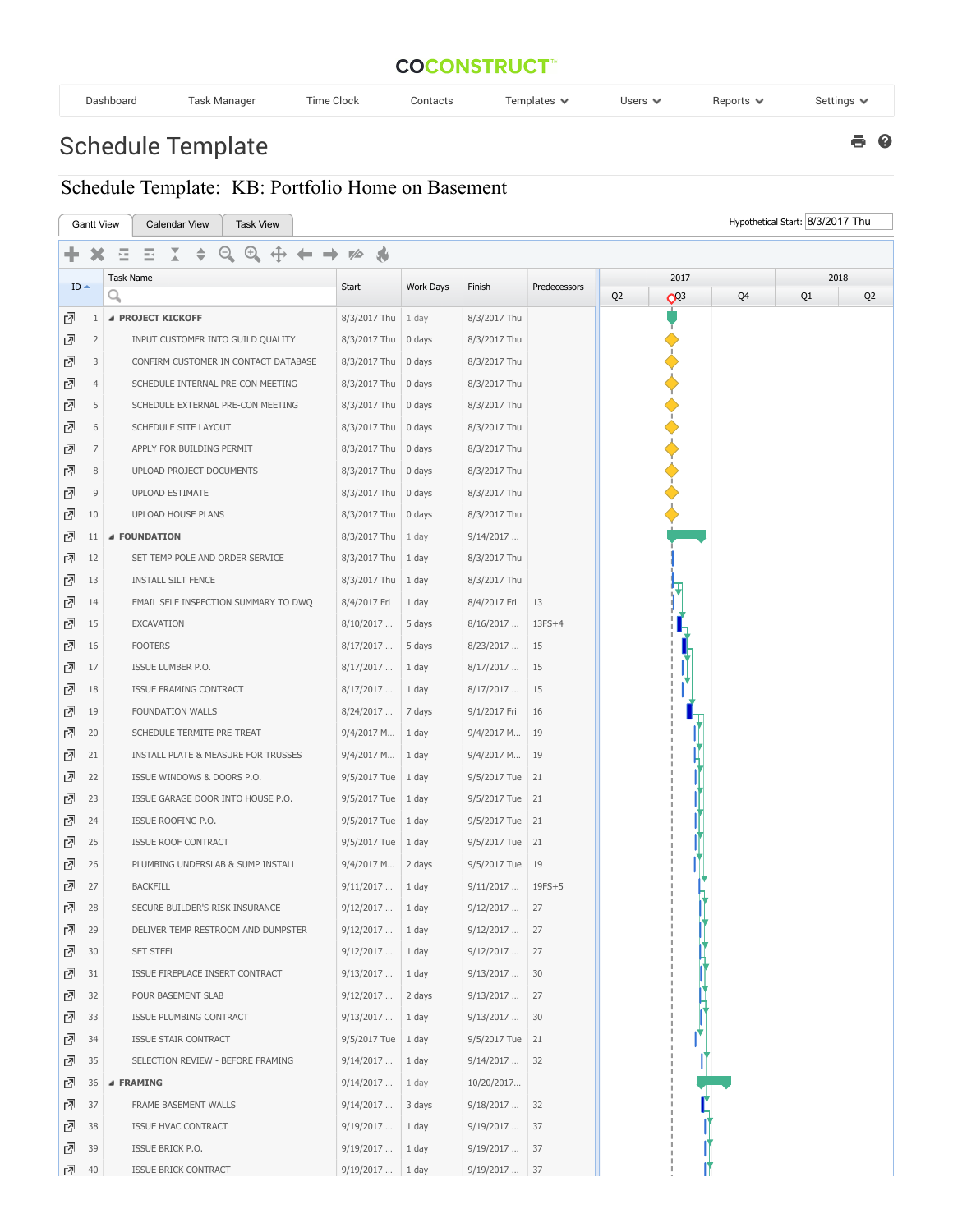| 덴 | 41 | <b>DELIVER TEMP STAIRS</b>              | 9/19/2017     | 1 day   | 9/19/2017     | 37       |
|---|----|-----------------------------------------|---------------|---------|---------------|----------|
| ᇗ | 42 | FRAME 1ST FLOOR & GARAGE                | 9/19/2017     | 5 days  | $9/25/2017$   | 37       |
|   |    |                                         |               |         |               |          |
| 덴 | 44 | ISSUE SIDING P.O.                       | 10/3/2017     | 1 day   | 10/3/2017     | 43       |
| 囨 | 45 | ISSUE SIDING CONTRACT                   | $10/3/2017$   | 1 day   | 10/3/2017     | 43       |
| 囨 | 46 | ISSUE ELECTRIC CONTRACT                 | 9/26/2017     | 1 day   | 9/26/2017     | 42       |
| ₫ | 47 | ISSUE LOW VOLT CONTRACT                 | 10/9/2017     | 1 day   | 10/9/2017     | $43FS+4$ |
| 囨 | 48 | ISSUE SECURITY CONTRACT                 | 10/10/2017    | 1 day   | 10/10/2017    | 47       |
| 囨 | 49 | FRAME ROOF SYSTEM                       | 10/3/2017     | 10 days | 10/16/2017    | 43       |
| 囨 | 50 | ISSUE INSULATION CONTRACT               | 10/16/2017    | 1 day   | 10/16/2017    | $47FS+4$ |
| 囨 | 51 | ISSUE GUTTERS & COLUMNS CONTRACT        | 10/17/2017    | 1 day   | 10/17/2017    | 50       |
| 囨 | 52 | ISSUE DRYWALL CONTRACT                  | 10/17/2017    | 1 day   | 10/17/2017    | 49       |
| 囨 | 53 | SET WINDOWS & DOORS                     | 10/17/2017    | 2 days  | 10/18/2017    | 49       |
| 囨 | 54 | PRE-ROUGH WALKTHROUGHS                  | 10/19/2017    | 0 days  | 10/19/2017    | 53       |
| 囨 | 55 | SELECTION REVIEW - BEFORE ROUGH-INS     | 10/19/2017    | 1 day   | 10/19/2017    | 53       |
| 囨 | 56 | LAYOUT CABINETS                         | 10/19/2017    | 0 days  | 10/19/2017    | 53       |
| 囨 | 57 | SHINGLES INSTALLED                      | 10/18/2017    | 3 days  | 10/20/2017    | $49FS+1$ |
| ₫ | 58 | ⊿ ROUGH-INS                             | 10/19/2017    | 1 day   | 11/23/2017    |          |
| 囨 | 59 | SET FIREPLACE INSERTS                   | 10/23/2017    | 1 day   | 10/23/2017    | 57       |
| 囨 | 60 | PLUMBING ROUGH-IN                       | 10/24/2017    | 5 days  | 10/30/2017    | $54FS+3$ |
| 囨 | 61 | CONFIRM WATER SERVICE INSTALLED         | 10/19/2017    | 1 day   | 10/19/2017    | 54       |
| 囨 | 62 | ORDER GAS SERVICE LINE                  | 10/19/2017    | 1 day   | 10/19/2017    | 54       |
| 囨 | 63 | HVAC ROUGH-IN                           | 10/27/2017    | 5 days  | 11/2/2017     | $54FS+6$ |
| 囨 | 64 | ISSUE CABINET CONTRACT                  | 10/31/2017    | 1 day   | 10/31/2017    | 60       |
| 囨 | 65 | SET FINISHED STAIRS                     | 11/3/2017 Fri | 1 day   | 11/3/2017 Fri | 63       |
| 囨 | 66 | LIGHTING AND LOW VOLTAGE WALKTHROUGH    | 11/2/2017     | 1 day   | 11/2/2017     | 54FS+10  |
| 囨 | 67 | SECURITY ROUGH-IN                       | 11/3/2017 Fri | 2 days  | 11/6/2017     | 63       |
| 囨 | 68 | ELECTRIC ROUGH-IN                       | 11/3/2017 Fri | 5 days  | 11/9/2017     | 63       |
| ₫ | 69 | ISSUE OVERHEAD DOOR CONTRACT            | 11/3/2017 Fri | 1 day   | 11/3/2017 Fri | 63       |
| 囨 | 70 | ISSUE WOOD FLOORING CONTRACT            | 11/3/2017 Fri | 1 day   | 11/3/2017 Fri | 63       |
| 囨 | 71 | ISSUE TILE P.O.                         | 11/3/2017 Fri | 1 day   | 11/3/2017 Fri | 63       |
| ⊡ | 72 | <b>ISSUE TILE CONTRACT</b>              | 11/3/2017 Fri | 1 day   | 11/3/2017 Fri | 63       |
| 囨 | 73 | TRIM SUPPLIER WALKTHROUGH               | 11/13/2017    | 1 day   | 11/13/2017    | $68FS+1$ |
| ₫ | 74 | ISSUE TRIM P.O.                         | 11/14/2017    | 1 day   | 11/14/2017    | 73       |
| ₫ | 75 | ISSUE TRIM CONTRACT                     | 11/14/2017    | 1 day   | 11/14/2017    | 73       |
| ₫ | 76 | BUILD ELECTRIC SERVICE AND ORDER T.O.P. | 11/10/2017    | 1 day   | 11/10/2017    | 68       |
| ₫ | 77 | LOW VOLTAGE ROUGH-IN                    | 11/10/2017    | 2 days  | 11/13/2017    | 68       |
| ₫ | 78 | CENTRAL VAC ROUGH-IN                    | 11/10/2017    | 2 days  | 11/13/2017    | 68       |
| 囨 | 79 | FRAMING INSPECTION PASSED               | 11/17/2017    | 1 day   | 11/17/2017    | $68FS+5$ |
| ₫ | 80 | ENERGY RATING FRAMING REVIEW            | 11/14/2017    | 1 day   | 11/14/2017    | 78       |
| 囨 | 81 | <b>INSULATE WALLS</b>                   | 11/20/2017    | 3 days  | 11/22/2017    | 79       |
| ₫ | 82 | ISSUE BUILT-IN CONTRACT                 | 11/23/2017    | 1 day   | 11/23/2017    | 81       |
| 囨 | 83 | ISSUE COUNTERTOP CONTRACT               | 11/23/2017    | 1 day   | 11/23/2017    | 81       |
| ⊡ | 84 | ISSUE LIGHTING P.O.                     | 11/23/2017    | 1 day   | 11/23/2017    | 81       |
| ₫ | 85 | <b>4 DRYWALL &amp; TRIM</b>             | 11/23/2017    | 1 day   | 1/5/2018 Fri  |          |
| ⊡ | 86 | HANG & FINISH DRYWALL                   | 11/23/2017    | 15 days | 12/13/2017    | 81       |
| 囨 | 87 | ISSUE APPLIANCES CONTRACT               | 12/14/2017    | 1 day   | 12/14/2017    | 86       |
| ₫ | 88 | TRIM AND BUILT-IN REVIEW WITH OWNER     | 12/14/2017    | 1 day   | 12/14/2017    | 86       |
| ₫ | 89 | ORDER ATTIC ACCESS LADDER               | 12/14/2017    | 1 day   | 12/14/2017    | 86       |
| 囨 | 90 | INSTALL GARAGE DOOR INTO HOUSE          | 12/14/2017    | 1 day   | 12/14/2017    | 86       |
| ₫ | 91 | FIREPLACE SURROUND(S) INSTALLED         | 12/14/2017    | 1 day   | 12/14/2017    | 86       |

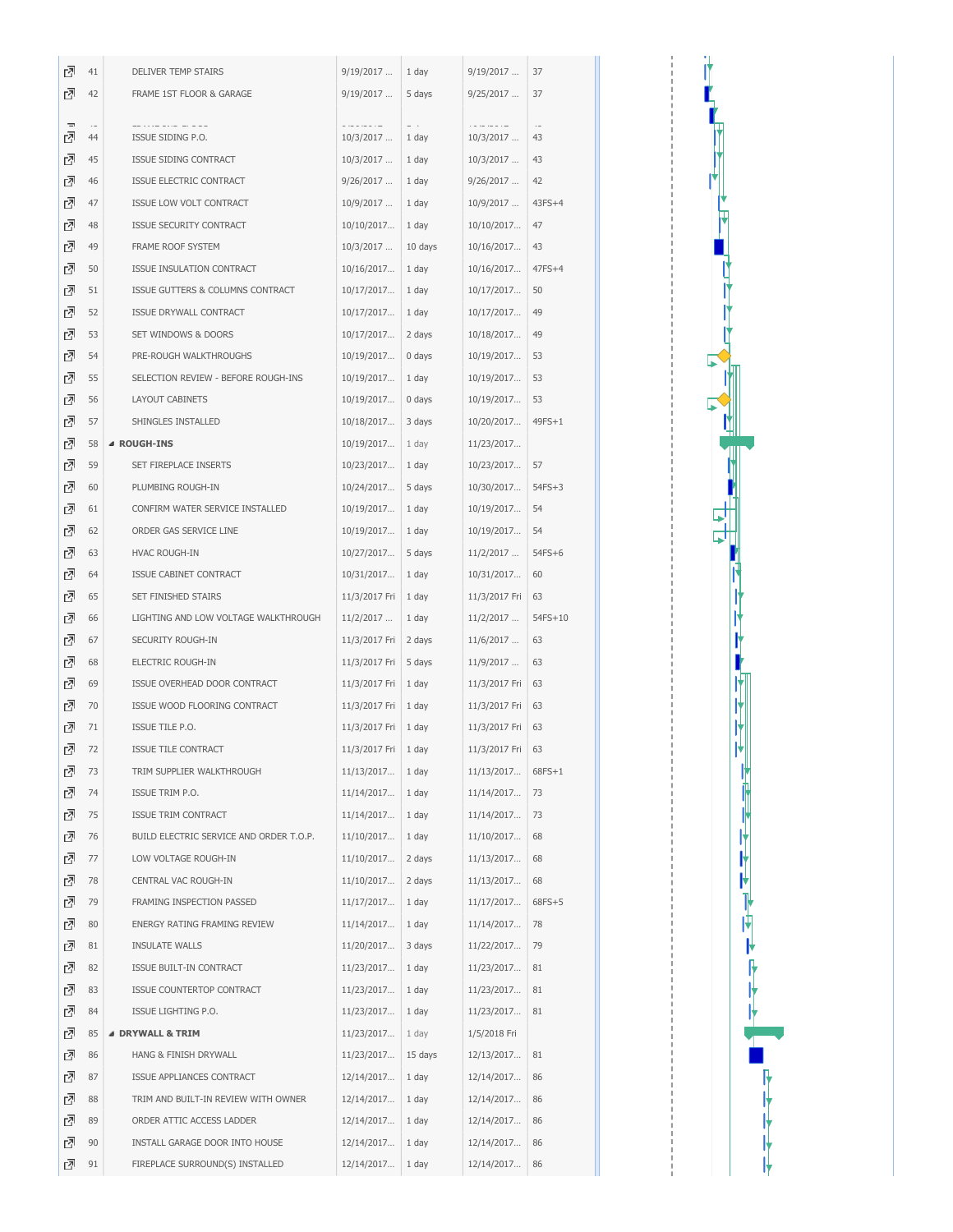| ₫<br>93<br>1 day<br>92<br>INSTALL HOGS HAIR ON AIR RETURNS<br>12/15/2017<br>12/15/2017<br>₫<br>94<br><b>GARAGE DOORS SET</b><br>1 day<br>86<br>12/14/2017<br>12/14/2017<br>囨<br>95<br>LAY UNFINISHED FLOOR<br>12/14/2017<br>2 days<br>12/15/2017<br>86<br>囨<br>95<br>96<br>SELECTION REVIEW - BEFORE TRIM<br>12/18/2017<br>1 day<br>12/18/2017<br>₫<br>97<br>BULLNOSE DELIVERED FOR HARDWOOD<br>12/14/2017<br>1 day<br>12/14/2017<br>86<br>囨<br>98<br>LAY TILE FLOORS & SHOWER<br>12/14/2017<br>5 days<br>12/20/2017<br>86<br>囨<br>99<br>98<br>ISSUE PAINT CONTRACT<br>12/21/2017<br>1 day<br>12/21/2017<br>囨<br>100<br>FINISH TRIM INSTALL<br>12/20/2017<br>10 days<br>1/2/2018 Tue<br>$95FS+2$<br>囨<br>101<br>CABINETS INSTALL<br>12/21/2017<br>3 days<br>12/25/2017<br>98<br>囨<br>102<br><b>BUILT-INS INSTALL</b><br>3 days<br>100<br>1/3/2018 W<br>1/5/2018 Fri<br>rā<br>103<br>INSTALL COUNTERTOPS<br>1/2/2018 Tue<br>1 day<br>1/2/2018 Tue<br>101FS+5<br>囨<br>104<br>INSTALL KITCHEN BACKSPLASH<br>1/3/2018 W<br>2 days<br>1/4/2018 Thu<br>103<br>囨<br>105<br><b>4 EXTERIOR FINISHES</b><br>10/19/2017<br>1 day<br>12/5/2017<br>囨<br>106<br>LAY BRICK VENEER<br>10/19/2017<br>10 days<br>11/1/2017<br>53<br>囨<br>107<br>CLEAN BRICK AND SPREAD STRAW<br>11/2/2017<br>2 days<br>11/3/2017 Fri<br>106<br>囨<br>108<br>INSTALL COPPER COUNTERFLASHING<br>11/6/2017<br>1 day<br>11/6/2017<br>107<br>囨<br>109<br>INSTALL WINDOW WELLS<br>11/2/2017<br>2 days<br>11/3/2017 Fri<br>106<br>囨<br>110<br>INSTALL SOFFIT, FASCIA, AND SIDING<br>11/6/2017<br>5 days<br>11/10/2017<br>106FS+2<br>囨<br><b>INSTALL &amp; ACTIVATE EXTERIOR LIGHTS</b><br>11/13/2017<br>1 day<br>11/13/2017<br>110<br>111<br>囨<br>112<br>INSTALL CHIMNEY CAP<br>11/13/2017<br>1 day<br>11/13/2017<br>110<br>囨<br>113<br>INSTALL COLUMNS AND SHUTTERS<br>2 days<br>11/13/2017<br>11/14/2017<br>110<br>囨<br>114<br><b>INSTALL GUTTERS</b><br>11/15/2017<br>2 days<br>11/16/2017<br>110FS+2<br>囨<br>115<br>POUR PORCH SLABS<br>11/6/2017<br>1 day<br>11/6/2017<br>106FS+2<br>囨<br>116<br>POUR GARAGE SLAB<br>11/6/2017<br>1 day<br>11/6/2017<br>106FS+2<br>囨<br>117<br>POUR SIDEWALKS AND DRIVEWAY<br>11/15/2017<br>3 days<br>11/17/2017<br>110FS+2<br>囨<br>118<br>PORCH AND WALK PAVERS<br>11/22/2017<br>3 days<br>11/24/2017<br>117FS+2<br>囨<br>119<br>ROUGH FINISH GRADE AND HVAC PADS<br>1 day<br>11/27/2017<br>11/27/2017<br>118<br>囨<br>120<br>LANDSCAPE AND STREET TREES<br>11/27/2017<br>2 days<br>11/28/2017<br>118<br>囨<br>121<br><b>INSTALL MAILBOX</b><br>11/27/2017<br>1 day<br>11/27/2017<br>118<br>立<br>122<br>LAY SOD<br>12/1/2017 Fri<br>2 days<br>12/4/2017<br>120FS+2<br>囨<br>123<br>CONFIRM SPLASH BLOCKS ARE IN PLACE<br>12/5/2017<br>1 day<br>12/5/2017<br>122<br>인<br>124<br><b>4 INTERIOR FINISHES</b><br>1/3/2018 W<br>1 day<br>2/16/2018 Fri<br>羽<br>125<br>7 days<br>FINISH PLUMBING FIXTURES<br>1/3/2018 W<br>1/11/2018<br>103<br>⊡<br>126<br>ISSUE CARPET CONTRACT<br>1/12/2018 Fri<br>1 day<br>1/12/2018 Fri<br>125<br>囨<br>127<br>FINISH ELECTRIC AND LIGHTING<br>1/5/2018 Fri<br>7 days<br>1/15/2018<br>104<br>囨<br>128<br>FINISH HVAC<br>1/16/2018<br>2 days<br>1/17/2018<br>127<br>囨<br>129<br>FIRST (2) COATS ON WOOD FLOORS<br>1/16/2018<br>4 days<br>1/19/2018 Fri<br>127<br>⊡<br>130<br>INSTALL SHOEMOLD<br>1/22/2018<br>$1$ day<br>1/22/2018<br>129<br>囨<br>131<br>PHASE (1) CLEANING BEFORE HARDWOOD FINI<br>1/16/2018<br>1 day<br>1/16/2018<br>127<br>₫<br>132<br>PREFINISHED WOOD FLOORS<br>1/16/2018<br>3 days<br>1/18/2018<br>127<br>囨<br>133<br>INSTALL APPLIANCES<br>1/22/2018<br>2 days<br>129<br>1/23/2018<br>囨<br>134<br>PHASE 2 CLEANING BEFORE PAINT STARTS<br>1/24/2018<br>1 day<br>1/24/2018<br>133<br>₫<br>135<br>PRESENT LANDSCAPING PLAN TO HOMEOWNER<br>1/25/2018<br>1 day<br>1/25/2018<br>134<br>囨<br>136<br>5 WEEKS FROM CLOSE OWNER MEETING<br>1/25/2018<br>1 day<br>$1/25/2018$<br>134<br>₫<br>137<br><b>INTERIOR PAINT</b><br>1/29/2018<br>15 days<br>2/16/2018 Fri<br>136FS+1<br>⊡<br>138<br>▲ CLOSEOUT TASKS<br>2/19/2018<br>1 day<br>$3/13/2018$<br>囨<br>139<br>PLATE OUT LOW VOLTAGE<br>2/19/2018<br>2 days<br>2/20/2018<br>137<br>囨<br>140<br>CABINET PUNCH<br>2/19/2018<br>1 day<br>2/19/2018<br>137<br>囨<br>141<br>CONFIRM DANNY SCHEDULED FOR TWO WEEK<br>2/19/2018<br>1 day<br>2/19/2018<br>137<br>囨<br>142<br>SET GAS LOGS<br>2/19/2018<br>1 day<br>2/19/2018<br>137 | ₫ | 92 | REGISTERS AND GRILLS INSTALLED | 12/14/2017 | 1 day | 12/14/2017 | 86 |
|-----------------------------------------------------------------------------------------------------------------------------------------------------------------------------------------------------------------------------------------------------------------------------------------------------------------------------------------------------------------------------------------------------------------------------------------------------------------------------------------------------------------------------------------------------------------------------------------------------------------------------------------------------------------------------------------------------------------------------------------------------------------------------------------------------------------------------------------------------------------------------------------------------------------------------------------------------------------------------------------------------------------------------------------------------------------------------------------------------------------------------------------------------------------------------------------------------------------------------------------------------------------------------------------------------------------------------------------------------------------------------------------------------------------------------------------------------------------------------------------------------------------------------------------------------------------------------------------------------------------------------------------------------------------------------------------------------------------------------------------------------------------------------------------------------------------------------------------------------------------------------------------------------------------------------------------------------------------------------------------------------------------------------------------------------------------------------------------------------------------------------------------------------------------------------------------------------------------------------------------------------------------------------------------------------------------------------------------------------------------------------------------------------------------------------------------------------------------------------------------------------------------------------------------------------------------------------------------------------------------------------------------------------------------------------------------------------------------------------------------------------------------------------------------------------------------------------------------------------------------------------------------------------------------------------------------------------------------------------------------------------------------------------------------------------------------------------------------------------------------------------------------------------------------------------------------------------------------------------------------------------------------------------------------------------------------------------------------------------------------------------------------------------------------------------------------------------------------------------------------------------------------------------------------------------------------------------------------------------------------------------------------------------------------------------------------------------------------------------------------------------------------------------------------------------------------------------------------------------------------------------------------------------------------------------------------------------------------------------------------------------------------------------------------------------------------------------------------------------------------------------------------------------------------------------------------------------------------------------------------------------------------------------------------------------------------------------------------------------------------------------------------------------------------|---|----|--------------------------------|------------|-------|------------|----|
|                                                                                                                                                                                                                                                                                                                                                                                                                                                                                                                                                                                                                                                                                                                                                                                                                                                                                                                                                                                                                                                                                                                                                                                                                                                                                                                                                                                                                                                                                                                                                                                                                                                                                                                                                                                                                                                                                                                                                                                                                                                                                                                                                                                                                                                                                                                                                                                                                                                                                                                                                                                                                                                                                                                                                                                                                                                                                                                                                                                                                                                                                                                                                                                                                                                                                                                                                                                                                                                                                                                                                                                                                                                                                                                                                                                                                                                                                                                                                                                                                                                                                                                                                                                                                                                                                                                                                                                                                 |   |    |                                |            |       |            |    |
|                                                                                                                                                                                                                                                                                                                                                                                                                                                                                                                                                                                                                                                                                                                                                                                                                                                                                                                                                                                                                                                                                                                                                                                                                                                                                                                                                                                                                                                                                                                                                                                                                                                                                                                                                                                                                                                                                                                                                                                                                                                                                                                                                                                                                                                                                                                                                                                                                                                                                                                                                                                                                                                                                                                                                                                                                                                                                                                                                                                                                                                                                                                                                                                                                                                                                                                                                                                                                                                                                                                                                                                                                                                                                                                                                                                                                                                                                                                                                                                                                                                                                                                                                                                                                                                                                                                                                                                                                 |   |    |                                |            |       |            |    |
|                                                                                                                                                                                                                                                                                                                                                                                                                                                                                                                                                                                                                                                                                                                                                                                                                                                                                                                                                                                                                                                                                                                                                                                                                                                                                                                                                                                                                                                                                                                                                                                                                                                                                                                                                                                                                                                                                                                                                                                                                                                                                                                                                                                                                                                                                                                                                                                                                                                                                                                                                                                                                                                                                                                                                                                                                                                                                                                                                                                                                                                                                                                                                                                                                                                                                                                                                                                                                                                                                                                                                                                                                                                                                                                                                                                                                                                                                                                                                                                                                                                                                                                                                                                                                                                                                                                                                                                                                 |   |    |                                |            |       |            |    |
|                                                                                                                                                                                                                                                                                                                                                                                                                                                                                                                                                                                                                                                                                                                                                                                                                                                                                                                                                                                                                                                                                                                                                                                                                                                                                                                                                                                                                                                                                                                                                                                                                                                                                                                                                                                                                                                                                                                                                                                                                                                                                                                                                                                                                                                                                                                                                                                                                                                                                                                                                                                                                                                                                                                                                                                                                                                                                                                                                                                                                                                                                                                                                                                                                                                                                                                                                                                                                                                                                                                                                                                                                                                                                                                                                                                                                                                                                                                                                                                                                                                                                                                                                                                                                                                                                                                                                                                                                 |   |    |                                |            |       |            |    |
|                                                                                                                                                                                                                                                                                                                                                                                                                                                                                                                                                                                                                                                                                                                                                                                                                                                                                                                                                                                                                                                                                                                                                                                                                                                                                                                                                                                                                                                                                                                                                                                                                                                                                                                                                                                                                                                                                                                                                                                                                                                                                                                                                                                                                                                                                                                                                                                                                                                                                                                                                                                                                                                                                                                                                                                                                                                                                                                                                                                                                                                                                                                                                                                                                                                                                                                                                                                                                                                                                                                                                                                                                                                                                                                                                                                                                                                                                                                                                                                                                                                                                                                                                                                                                                                                                                                                                                                                                 |   |    |                                |            |       |            |    |
|                                                                                                                                                                                                                                                                                                                                                                                                                                                                                                                                                                                                                                                                                                                                                                                                                                                                                                                                                                                                                                                                                                                                                                                                                                                                                                                                                                                                                                                                                                                                                                                                                                                                                                                                                                                                                                                                                                                                                                                                                                                                                                                                                                                                                                                                                                                                                                                                                                                                                                                                                                                                                                                                                                                                                                                                                                                                                                                                                                                                                                                                                                                                                                                                                                                                                                                                                                                                                                                                                                                                                                                                                                                                                                                                                                                                                                                                                                                                                                                                                                                                                                                                                                                                                                                                                                                                                                                                                 |   |    |                                |            |       |            |    |
|                                                                                                                                                                                                                                                                                                                                                                                                                                                                                                                                                                                                                                                                                                                                                                                                                                                                                                                                                                                                                                                                                                                                                                                                                                                                                                                                                                                                                                                                                                                                                                                                                                                                                                                                                                                                                                                                                                                                                                                                                                                                                                                                                                                                                                                                                                                                                                                                                                                                                                                                                                                                                                                                                                                                                                                                                                                                                                                                                                                                                                                                                                                                                                                                                                                                                                                                                                                                                                                                                                                                                                                                                                                                                                                                                                                                                                                                                                                                                                                                                                                                                                                                                                                                                                                                                                                                                                                                                 |   |    |                                |            |       |            |    |
|                                                                                                                                                                                                                                                                                                                                                                                                                                                                                                                                                                                                                                                                                                                                                                                                                                                                                                                                                                                                                                                                                                                                                                                                                                                                                                                                                                                                                                                                                                                                                                                                                                                                                                                                                                                                                                                                                                                                                                                                                                                                                                                                                                                                                                                                                                                                                                                                                                                                                                                                                                                                                                                                                                                                                                                                                                                                                                                                                                                                                                                                                                                                                                                                                                                                                                                                                                                                                                                                                                                                                                                                                                                                                                                                                                                                                                                                                                                                                                                                                                                                                                                                                                                                                                                                                                                                                                                                                 |   |    |                                |            |       |            |    |
|                                                                                                                                                                                                                                                                                                                                                                                                                                                                                                                                                                                                                                                                                                                                                                                                                                                                                                                                                                                                                                                                                                                                                                                                                                                                                                                                                                                                                                                                                                                                                                                                                                                                                                                                                                                                                                                                                                                                                                                                                                                                                                                                                                                                                                                                                                                                                                                                                                                                                                                                                                                                                                                                                                                                                                                                                                                                                                                                                                                                                                                                                                                                                                                                                                                                                                                                                                                                                                                                                                                                                                                                                                                                                                                                                                                                                                                                                                                                                                                                                                                                                                                                                                                                                                                                                                                                                                                                                 |   |    |                                |            |       |            |    |
|                                                                                                                                                                                                                                                                                                                                                                                                                                                                                                                                                                                                                                                                                                                                                                                                                                                                                                                                                                                                                                                                                                                                                                                                                                                                                                                                                                                                                                                                                                                                                                                                                                                                                                                                                                                                                                                                                                                                                                                                                                                                                                                                                                                                                                                                                                                                                                                                                                                                                                                                                                                                                                                                                                                                                                                                                                                                                                                                                                                                                                                                                                                                                                                                                                                                                                                                                                                                                                                                                                                                                                                                                                                                                                                                                                                                                                                                                                                                                                                                                                                                                                                                                                                                                                                                                                                                                                                                                 |   |    |                                |            |       |            |    |
|                                                                                                                                                                                                                                                                                                                                                                                                                                                                                                                                                                                                                                                                                                                                                                                                                                                                                                                                                                                                                                                                                                                                                                                                                                                                                                                                                                                                                                                                                                                                                                                                                                                                                                                                                                                                                                                                                                                                                                                                                                                                                                                                                                                                                                                                                                                                                                                                                                                                                                                                                                                                                                                                                                                                                                                                                                                                                                                                                                                                                                                                                                                                                                                                                                                                                                                                                                                                                                                                                                                                                                                                                                                                                                                                                                                                                                                                                                                                                                                                                                                                                                                                                                                                                                                                                                                                                                                                                 |   |    |                                |            |       |            |    |
|                                                                                                                                                                                                                                                                                                                                                                                                                                                                                                                                                                                                                                                                                                                                                                                                                                                                                                                                                                                                                                                                                                                                                                                                                                                                                                                                                                                                                                                                                                                                                                                                                                                                                                                                                                                                                                                                                                                                                                                                                                                                                                                                                                                                                                                                                                                                                                                                                                                                                                                                                                                                                                                                                                                                                                                                                                                                                                                                                                                                                                                                                                                                                                                                                                                                                                                                                                                                                                                                                                                                                                                                                                                                                                                                                                                                                                                                                                                                                                                                                                                                                                                                                                                                                                                                                                                                                                                                                 |   |    |                                |            |       |            |    |
|                                                                                                                                                                                                                                                                                                                                                                                                                                                                                                                                                                                                                                                                                                                                                                                                                                                                                                                                                                                                                                                                                                                                                                                                                                                                                                                                                                                                                                                                                                                                                                                                                                                                                                                                                                                                                                                                                                                                                                                                                                                                                                                                                                                                                                                                                                                                                                                                                                                                                                                                                                                                                                                                                                                                                                                                                                                                                                                                                                                                                                                                                                                                                                                                                                                                                                                                                                                                                                                                                                                                                                                                                                                                                                                                                                                                                                                                                                                                                                                                                                                                                                                                                                                                                                                                                                                                                                                                                 |   |    |                                |            |       |            |    |
|                                                                                                                                                                                                                                                                                                                                                                                                                                                                                                                                                                                                                                                                                                                                                                                                                                                                                                                                                                                                                                                                                                                                                                                                                                                                                                                                                                                                                                                                                                                                                                                                                                                                                                                                                                                                                                                                                                                                                                                                                                                                                                                                                                                                                                                                                                                                                                                                                                                                                                                                                                                                                                                                                                                                                                                                                                                                                                                                                                                                                                                                                                                                                                                                                                                                                                                                                                                                                                                                                                                                                                                                                                                                                                                                                                                                                                                                                                                                                                                                                                                                                                                                                                                                                                                                                                                                                                                                                 |   |    |                                |            |       |            |    |
|                                                                                                                                                                                                                                                                                                                                                                                                                                                                                                                                                                                                                                                                                                                                                                                                                                                                                                                                                                                                                                                                                                                                                                                                                                                                                                                                                                                                                                                                                                                                                                                                                                                                                                                                                                                                                                                                                                                                                                                                                                                                                                                                                                                                                                                                                                                                                                                                                                                                                                                                                                                                                                                                                                                                                                                                                                                                                                                                                                                                                                                                                                                                                                                                                                                                                                                                                                                                                                                                                                                                                                                                                                                                                                                                                                                                                                                                                                                                                                                                                                                                                                                                                                                                                                                                                                                                                                                                                 |   |    |                                |            |       |            |    |
|                                                                                                                                                                                                                                                                                                                                                                                                                                                                                                                                                                                                                                                                                                                                                                                                                                                                                                                                                                                                                                                                                                                                                                                                                                                                                                                                                                                                                                                                                                                                                                                                                                                                                                                                                                                                                                                                                                                                                                                                                                                                                                                                                                                                                                                                                                                                                                                                                                                                                                                                                                                                                                                                                                                                                                                                                                                                                                                                                                                                                                                                                                                                                                                                                                                                                                                                                                                                                                                                                                                                                                                                                                                                                                                                                                                                                                                                                                                                                                                                                                                                                                                                                                                                                                                                                                                                                                                                                 |   |    |                                |            |       |            |    |
|                                                                                                                                                                                                                                                                                                                                                                                                                                                                                                                                                                                                                                                                                                                                                                                                                                                                                                                                                                                                                                                                                                                                                                                                                                                                                                                                                                                                                                                                                                                                                                                                                                                                                                                                                                                                                                                                                                                                                                                                                                                                                                                                                                                                                                                                                                                                                                                                                                                                                                                                                                                                                                                                                                                                                                                                                                                                                                                                                                                                                                                                                                                                                                                                                                                                                                                                                                                                                                                                                                                                                                                                                                                                                                                                                                                                                                                                                                                                                                                                                                                                                                                                                                                                                                                                                                                                                                                                                 |   |    |                                |            |       |            |    |
|                                                                                                                                                                                                                                                                                                                                                                                                                                                                                                                                                                                                                                                                                                                                                                                                                                                                                                                                                                                                                                                                                                                                                                                                                                                                                                                                                                                                                                                                                                                                                                                                                                                                                                                                                                                                                                                                                                                                                                                                                                                                                                                                                                                                                                                                                                                                                                                                                                                                                                                                                                                                                                                                                                                                                                                                                                                                                                                                                                                                                                                                                                                                                                                                                                                                                                                                                                                                                                                                                                                                                                                                                                                                                                                                                                                                                                                                                                                                                                                                                                                                                                                                                                                                                                                                                                                                                                                                                 |   |    |                                |            |       |            |    |
|                                                                                                                                                                                                                                                                                                                                                                                                                                                                                                                                                                                                                                                                                                                                                                                                                                                                                                                                                                                                                                                                                                                                                                                                                                                                                                                                                                                                                                                                                                                                                                                                                                                                                                                                                                                                                                                                                                                                                                                                                                                                                                                                                                                                                                                                                                                                                                                                                                                                                                                                                                                                                                                                                                                                                                                                                                                                                                                                                                                                                                                                                                                                                                                                                                                                                                                                                                                                                                                                                                                                                                                                                                                                                                                                                                                                                                                                                                                                                                                                                                                                                                                                                                                                                                                                                                                                                                                                                 |   |    |                                |            |       |            |    |
|                                                                                                                                                                                                                                                                                                                                                                                                                                                                                                                                                                                                                                                                                                                                                                                                                                                                                                                                                                                                                                                                                                                                                                                                                                                                                                                                                                                                                                                                                                                                                                                                                                                                                                                                                                                                                                                                                                                                                                                                                                                                                                                                                                                                                                                                                                                                                                                                                                                                                                                                                                                                                                                                                                                                                                                                                                                                                                                                                                                                                                                                                                                                                                                                                                                                                                                                                                                                                                                                                                                                                                                                                                                                                                                                                                                                                                                                                                                                                                                                                                                                                                                                                                                                                                                                                                                                                                                                                 |   |    |                                |            |       |            |    |
|                                                                                                                                                                                                                                                                                                                                                                                                                                                                                                                                                                                                                                                                                                                                                                                                                                                                                                                                                                                                                                                                                                                                                                                                                                                                                                                                                                                                                                                                                                                                                                                                                                                                                                                                                                                                                                                                                                                                                                                                                                                                                                                                                                                                                                                                                                                                                                                                                                                                                                                                                                                                                                                                                                                                                                                                                                                                                                                                                                                                                                                                                                                                                                                                                                                                                                                                                                                                                                                                                                                                                                                                                                                                                                                                                                                                                                                                                                                                                                                                                                                                                                                                                                                                                                                                                                                                                                                                                 |   |    |                                |            |       |            |    |
|                                                                                                                                                                                                                                                                                                                                                                                                                                                                                                                                                                                                                                                                                                                                                                                                                                                                                                                                                                                                                                                                                                                                                                                                                                                                                                                                                                                                                                                                                                                                                                                                                                                                                                                                                                                                                                                                                                                                                                                                                                                                                                                                                                                                                                                                                                                                                                                                                                                                                                                                                                                                                                                                                                                                                                                                                                                                                                                                                                                                                                                                                                                                                                                                                                                                                                                                                                                                                                                                                                                                                                                                                                                                                                                                                                                                                                                                                                                                                                                                                                                                                                                                                                                                                                                                                                                                                                                                                 |   |    |                                |            |       |            |    |
|                                                                                                                                                                                                                                                                                                                                                                                                                                                                                                                                                                                                                                                                                                                                                                                                                                                                                                                                                                                                                                                                                                                                                                                                                                                                                                                                                                                                                                                                                                                                                                                                                                                                                                                                                                                                                                                                                                                                                                                                                                                                                                                                                                                                                                                                                                                                                                                                                                                                                                                                                                                                                                                                                                                                                                                                                                                                                                                                                                                                                                                                                                                                                                                                                                                                                                                                                                                                                                                                                                                                                                                                                                                                                                                                                                                                                                                                                                                                                                                                                                                                                                                                                                                                                                                                                                                                                                                                                 |   |    |                                |            |       |            |    |
|                                                                                                                                                                                                                                                                                                                                                                                                                                                                                                                                                                                                                                                                                                                                                                                                                                                                                                                                                                                                                                                                                                                                                                                                                                                                                                                                                                                                                                                                                                                                                                                                                                                                                                                                                                                                                                                                                                                                                                                                                                                                                                                                                                                                                                                                                                                                                                                                                                                                                                                                                                                                                                                                                                                                                                                                                                                                                                                                                                                                                                                                                                                                                                                                                                                                                                                                                                                                                                                                                                                                                                                                                                                                                                                                                                                                                                                                                                                                                                                                                                                                                                                                                                                                                                                                                                                                                                                                                 |   |    |                                |            |       |            |    |
|                                                                                                                                                                                                                                                                                                                                                                                                                                                                                                                                                                                                                                                                                                                                                                                                                                                                                                                                                                                                                                                                                                                                                                                                                                                                                                                                                                                                                                                                                                                                                                                                                                                                                                                                                                                                                                                                                                                                                                                                                                                                                                                                                                                                                                                                                                                                                                                                                                                                                                                                                                                                                                                                                                                                                                                                                                                                                                                                                                                                                                                                                                                                                                                                                                                                                                                                                                                                                                                                                                                                                                                                                                                                                                                                                                                                                                                                                                                                                                                                                                                                                                                                                                                                                                                                                                                                                                                                                 |   |    |                                |            |       |            |    |
|                                                                                                                                                                                                                                                                                                                                                                                                                                                                                                                                                                                                                                                                                                                                                                                                                                                                                                                                                                                                                                                                                                                                                                                                                                                                                                                                                                                                                                                                                                                                                                                                                                                                                                                                                                                                                                                                                                                                                                                                                                                                                                                                                                                                                                                                                                                                                                                                                                                                                                                                                                                                                                                                                                                                                                                                                                                                                                                                                                                                                                                                                                                                                                                                                                                                                                                                                                                                                                                                                                                                                                                                                                                                                                                                                                                                                                                                                                                                                                                                                                                                                                                                                                                                                                                                                                                                                                                                                 |   |    |                                |            |       |            |    |
|                                                                                                                                                                                                                                                                                                                                                                                                                                                                                                                                                                                                                                                                                                                                                                                                                                                                                                                                                                                                                                                                                                                                                                                                                                                                                                                                                                                                                                                                                                                                                                                                                                                                                                                                                                                                                                                                                                                                                                                                                                                                                                                                                                                                                                                                                                                                                                                                                                                                                                                                                                                                                                                                                                                                                                                                                                                                                                                                                                                                                                                                                                                                                                                                                                                                                                                                                                                                                                                                                                                                                                                                                                                                                                                                                                                                                                                                                                                                                                                                                                                                                                                                                                                                                                                                                                                                                                                                                 |   |    |                                |            |       |            |    |
|                                                                                                                                                                                                                                                                                                                                                                                                                                                                                                                                                                                                                                                                                                                                                                                                                                                                                                                                                                                                                                                                                                                                                                                                                                                                                                                                                                                                                                                                                                                                                                                                                                                                                                                                                                                                                                                                                                                                                                                                                                                                                                                                                                                                                                                                                                                                                                                                                                                                                                                                                                                                                                                                                                                                                                                                                                                                                                                                                                                                                                                                                                                                                                                                                                                                                                                                                                                                                                                                                                                                                                                                                                                                                                                                                                                                                                                                                                                                                                                                                                                                                                                                                                                                                                                                                                                                                                                                                 |   |    |                                |            |       |            |    |
|                                                                                                                                                                                                                                                                                                                                                                                                                                                                                                                                                                                                                                                                                                                                                                                                                                                                                                                                                                                                                                                                                                                                                                                                                                                                                                                                                                                                                                                                                                                                                                                                                                                                                                                                                                                                                                                                                                                                                                                                                                                                                                                                                                                                                                                                                                                                                                                                                                                                                                                                                                                                                                                                                                                                                                                                                                                                                                                                                                                                                                                                                                                                                                                                                                                                                                                                                                                                                                                                                                                                                                                                                                                                                                                                                                                                                                                                                                                                                                                                                                                                                                                                                                                                                                                                                                                                                                                                                 |   |    |                                |            |       |            |    |
|                                                                                                                                                                                                                                                                                                                                                                                                                                                                                                                                                                                                                                                                                                                                                                                                                                                                                                                                                                                                                                                                                                                                                                                                                                                                                                                                                                                                                                                                                                                                                                                                                                                                                                                                                                                                                                                                                                                                                                                                                                                                                                                                                                                                                                                                                                                                                                                                                                                                                                                                                                                                                                                                                                                                                                                                                                                                                                                                                                                                                                                                                                                                                                                                                                                                                                                                                                                                                                                                                                                                                                                                                                                                                                                                                                                                                                                                                                                                                                                                                                                                                                                                                                                                                                                                                                                                                                                                                 |   |    |                                |            |       |            |    |
|                                                                                                                                                                                                                                                                                                                                                                                                                                                                                                                                                                                                                                                                                                                                                                                                                                                                                                                                                                                                                                                                                                                                                                                                                                                                                                                                                                                                                                                                                                                                                                                                                                                                                                                                                                                                                                                                                                                                                                                                                                                                                                                                                                                                                                                                                                                                                                                                                                                                                                                                                                                                                                                                                                                                                                                                                                                                                                                                                                                                                                                                                                                                                                                                                                                                                                                                                                                                                                                                                                                                                                                                                                                                                                                                                                                                                                                                                                                                                                                                                                                                                                                                                                                                                                                                                                                                                                                                                 |   |    |                                |            |       |            |    |
|                                                                                                                                                                                                                                                                                                                                                                                                                                                                                                                                                                                                                                                                                                                                                                                                                                                                                                                                                                                                                                                                                                                                                                                                                                                                                                                                                                                                                                                                                                                                                                                                                                                                                                                                                                                                                                                                                                                                                                                                                                                                                                                                                                                                                                                                                                                                                                                                                                                                                                                                                                                                                                                                                                                                                                                                                                                                                                                                                                                                                                                                                                                                                                                                                                                                                                                                                                                                                                                                                                                                                                                                                                                                                                                                                                                                                                                                                                                                                                                                                                                                                                                                                                                                                                                                                                                                                                                                                 |   |    |                                |            |       |            |    |
|                                                                                                                                                                                                                                                                                                                                                                                                                                                                                                                                                                                                                                                                                                                                                                                                                                                                                                                                                                                                                                                                                                                                                                                                                                                                                                                                                                                                                                                                                                                                                                                                                                                                                                                                                                                                                                                                                                                                                                                                                                                                                                                                                                                                                                                                                                                                                                                                                                                                                                                                                                                                                                                                                                                                                                                                                                                                                                                                                                                                                                                                                                                                                                                                                                                                                                                                                                                                                                                                                                                                                                                                                                                                                                                                                                                                                                                                                                                                                                                                                                                                                                                                                                                                                                                                                                                                                                                                                 |   |    |                                |            |       |            |    |
|                                                                                                                                                                                                                                                                                                                                                                                                                                                                                                                                                                                                                                                                                                                                                                                                                                                                                                                                                                                                                                                                                                                                                                                                                                                                                                                                                                                                                                                                                                                                                                                                                                                                                                                                                                                                                                                                                                                                                                                                                                                                                                                                                                                                                                                                                                                                                                                                                                                                                                                                                                                                                                                                                                                                                                                                                                                                                                                                                                                                                                                                                                                                                                                                                                                                                                                                                                                                                                                                                                                                                                                                                                                                                                                                                                                                                                                                                                                                                                                                                                                                                                                                                                                                                                                                                                                                                                                                                 |   |    |                                |            |       |            |    |
|                                                                                                                                                                                                                                                                                                                                                                                                                                                                                                                                                                                                                                                                                                                                                                                                                                                                                                                                                                                                                                                                                                                                                                                                                                                                                                                                                                                                                                                                                                                                                                                                                                                                                                                                                                                                                                                                                                                                                                                                                                                                                                                                                                                                                                                                                                                                                                                                                                                                                                                                                                                                                                                                                                                                                                                                                                                                                                                                                                                                                                                                                                                                                                                                                                                                                                                                                                                                                                                                                                                                                                                                                                                                                                                                                                                                                                                                                                                                                                                                                                                                                                                                                                                                                                                                                                                                                                                                                 |   |    |                                |            |       |            |    |
|                                                                                                                                                                                                                                                                                                                                                                                                                                                                                                                                                                                                                                                                                                                                                                                                                                                                                                                                                                                                                                                                                                                                                                                                                                                                                                                                                                                                                                                                                                                                                                                                                                                                                                                                                                                                                                                                                                                                                                                                                                                                                                                                                                                                                                                                                                                                                                                                                                                                                                                                                                                                                                                                                                                                                                                                                                                                                                                                                                                                                                                                                                                                                                                                                                                                                                                                                                                                                                                                                                                                                                                                                                                                                                                                                                                                                                                                                                                                                                                                                                                                                                                                                                                                                                                                                                                                                                                                                 |   |    |                                |            |       |            |    |
|                                                                                                                                                                                                                                                                                                                                                                                                                                                                                                                                                                                                                                                                                                                                                                                                                                                                                                                                                                                                                                                                                                                                                                                                                                                                                                                                                                                                                                                                                                                                                                                                                                                                                                                                                                                                                                                                                                                                                                                                                                                                                                                                                                                                                                                                                                                                                                                                                                                                                                                                                                                                                                                                                                                                                                                                                                                                                                                                                                                                                                                                                                                                                                                                                                                                                                                                                                                                                                                                                                                                                                                                                                                                                                                                                                                                                                                                                                                                                                                                                                                                                                                                                                                                                                                                                                                                                                                                                 |   |    |                                |            |       |            |    |
|                                                                                                                                                                                                                                                                                                                                                                                                                                                                                                                                                                                                                                                                                                                                                                                                                                                                                                                                                                                                                                                                                                                                                                                                                                                                                                                                                                                                                                                                                                                                                                                                                                                                                                                                                                                                                                                                                                                                                                                                                                                                                                                                                                                                                                                                                                                                                                                                                                                                                                                                                                                                                                                                                                                                                                                                                                                                                                                                                                                                                                                                                                                                                                                                                                                                                                                                                                                                                                                                                                                                                                                                                                                                                                                                                                                                                                                                                                                                                                                                                                                                                                                                                                                                                                                                                                                                                                                                                 |   |    |                                |            |       |            |    |
|                                                                                                                                                                                                                                                                                                                                                                                                                                                                                                                                                                                                                                                                                                                                                                                                                                                                                                                                                                                                                                                                                                                                                                                                                                                                                                                                                                                                                                                                                                                                                                                                                                                                                                                                                                                                                                                                                                                                                                                                                                                                                                                                                                                                                                                                                                                                                                                                                                                                                                                                                                                                                                                                                                                                                                                                                                                                                                                                                                                                                                                                                                                                                                                                                                                                                                                                                                                                                                                                                                                                                                                                                                                                                                                                                                                                                                                                                                                                                                                                                                                                                                                                                                                                                                                                                                                                                                                                                 |   |    |                                |            |       |            |    |
|                                                                                                                                                                                                                                                                                                                                                                                                                                                                                                                                                                                                                                                                                                                                                                                                                                                                                                                                                                                                                                                                                                                                                                                                                                                                                                                                                                                                                                                                                                                                                                                                                                                                                                                                                                                                                                                                                                                                                                                                                                                                                                                                                                                                                                                                                                                                                                                                                                                                                                                                                                                                                                                                                                                                                                                                                                                                                                                                                                                                                                                                                                                                                                                                                                                                                                                                                                                                                                                                                                                                                                                                                                                                                                                                                                                                                                                                                                                                                                                                                                                                                                                                                                                                                                                                                                                                                                                                                 |   |    |                                |            |       |            |    |
|                                                                                                                                                                                                                                                                                                                                                                                                                                                                                                                                                                                                                                                                                                                                                                                                                                                                                                                                                                                                                                                                                                                                                                                                                                                                                                                                                                                                                                                                                                                                                                                                                                                                                                                                                                                                                                                                                                                                                                                                                                                                                                                                                                                                                                                                                                                                                                                                                                                                                                                                                                                                                                                                                                                                                                                                                                                                                                                                                                                                                                                                                                                                                                                                                                                                                                                                                                                                                                                                                                                                                                                                                                                                                                                                                                                                                                                                                                                                                                                                                                                                                                                                                                                                                                                                                                                                                                                                                 |   |    |                                |            |       |            |    |
|                                                                                                                                                                                                                                                                                                                                                                                                                                                                                                                                                                                                                                                                                                                                                                                                                                                                                                                                                                                                                                                                                                                                                                                                                                                                                                                                                                                                                                                                                                                                                                                                                                                                                                                                                                                                                                                                                                                                                                                                                                                                                                                                                                                                                                                                                                                                                                                                                                                                                                                                                                                                                                                                                                                                                                                                                                                                                                                                                                                                                                                                                                                                                                                                                                                                                                                                                                                                                                                                                                                                                                                                                                                                                                                                                                                                                                                                                                                                                                                                                                                                                                                                                                                                                                                                                                                                                                                                                 |   |    |                                |            |       |            |    |
|                                                                                                                                                                                                                                                                                                                                                                                                                                                                                                                                                                                                                                                                                                                                                                                                                                                                                                                                                                                                                                                                                                                                                                                                                                                                                                                                                                                                                                                                                                                                                                                                                                                                                                                                                                                                                                                                                                                                                                                                                                                                                                                                                                                                                                                                                                                                                                                                                                                                                                                                                                                                                                                                                                                                                                                                                                                                                                                                                                                                                                                                                                                                                                                                                                                                                                                                                                                                                                                                                                                                                                                                                                                                                                                                                                                                                                                                                                                                                                                                                                                                                                                                                                                                                                                                                                                                                                                                                 |   |    |                                |            |       |            |    |
|                                                                                                                                                                                                                                                                                                                                                                                                                                                                                                                                                                                                                                                                                                                                                                                                                                                                                                                                                                                                                                                                                                                                                                                                                                                                                                                                                                                                                                                                                                                                                                                                                                                                                                                                                                                                                                                                                                                                                                                                                                                                                                                                                                                                                                                                                                                                                                                                                                                                                                                                                                                                                                                                                                                                                                                                                                                                                                                                                                                                                                                                                                                                                                                                                                                                                                                                                                                                                                                                                                                                                                                                                                                                                                                                                                                                                                                                                                                                                                                                                                                                                                                                                                                                                                                                                                                                                                                                                 |   |    |                                |            |       |            |    |
|                                                                                                                                                                                                                                                                                                                                                                                                                                                                                                                                                                                                                                                                                                                                                                                                                                                                                                                                                                                                                                                                                                                                                                                                                                                                                                                                                                                                                                                                                                                                                                                                                                                                                                                                                                                                                                                                                                                                                                                                                                                                                                                                                                                                                                                                                                                                                                                                                                                                                                                                                                                                                                                                                                                                                                                                                                                                                                                                                                                                                                                                                                                                                                                                                                                                                                                                                                                                                                                                                                                                                                                                                                                                                                                                                                                                                                                                                                                                                                                                                                                                                                                                                                                                                                                                                                                                                                                                                 |   |    |                                |            |       |            |    |
|                                                                                                                                                                                                                                                                                                                                                                                                                                                                                                                                                                                                                                                                                                                                                                                                                                                                                                                                                                                                                                                                                                                                                                                                                                                                                                                                                                                                                                                                                                                                                                                                                                                                                                                                                                                                                                                                                                                                                                                                                                                                                                                                                                                                                                                                                                                                                                                                                                                                                                                                                                                                                                                                                                                                                                                                                                                                                                                                                                                                                                                                                                                                                                                                                                                                                                                                                                                                                                                                                                                                                                                                                                                                                                                                                                                                                                                                                                                                                                                                                                                                                                                                                                                                                                                                                                                                                                                                                 |   |    |                                |            |       |            |    |
|                                                                                                                                                                                                                                                                                                                                                                                                                                                                                                                                                                                                                                                                                                                                                                                                                                                                                                                                                                                                                                                                                                                                                                                                                                                                                                                                                                                                                                                                                                                                                                                                                                                                                                                                                                                                                                                                                                                                                                                                                                                                                                                                                                                                                                                                                                                                                                                                                                                                                                                                                                                                                                                                                                                                                                                                                                                                                                                                                                                                                                                                                                                                                                                                                                                                                                                                                                                                                                                                                                                                                                                                                                                                                                                                                                                                                                                                                                                                                                                                                                                                                                                                                                                                                                                                                                                                                                                                                 |   |    |                                |            |       |            |    |
|                                                                                                                                                                                                                                                                                                                                                                                                                                                                                                                                                                                                                                                                                                                                                                                                                                                                                                                                                                                                                                                                                                                                                                                                                                                                                                                                                                                                                                                                                                                                                                                                                                                                                                                                                                                                                                                                                                                                                                                                                                                                                                                                                                                                                                                                                                                                                                                                                                                                                                                                                                                                                                                                                                                                                                                                                                                                                                                                                                                                                                                                                                                                                                                                                                                                                                                                                                                                                                                                                                                                                                                                                                                                                                                                                                                                                                                                                                                                                                                                                                                                                                                                                                                                                                                                                                                                                                                                                 |   |    |                                |            |       |            |    |
|                                                                                                                                                                                                                                                                                                                                                                                                                                                                                                                                                                                                                                                                                                                                                                                                                                                                                                                                                                                                                                                                                                                                                                                                                                                                                                                                                                                                                                                                                                                                                                                                                                                                                                                                                                                                                                                                                                                                                                                                                                                                                                                                                                                                                                                                                                                                                                                                                                                                                                                                                                                                                                                                                                                                                                                                                                                                                                                                                                                                                                                                                                                                                                                                                                                                                                                                                                                                                                                                                                                                                                                                                                                                                                                                                                                                                                                                                                                                                                                                                                                                                                                                                                                                                                                                                                                                                                                                                 |   |    |                                |            |       |            |    |
|                                                                                                                                                                                                                                                                                                                                                                                                                                                                                                                                                                                                                                                                                                                                                                                                                                                                                                                                                                                                                                                                                                                                                                                                                                                                                                                                                                                                                                                                                                                                                                                                                                                                                                                                                                                                                                                                                                                                                                                                                                                                                                                                                                                                                                                                                                                                                                                                                                                                                                                                                                                                                                                                                                                                                                                                                                                                                                                                                                                                                                                                                                                                                                                                                                                                                                                                                                                                                                                                                                                                                                                                                                                                                                                                                                                                                                                                                                                                                                                                                                                                                                                                                                                                                                                                                                                                                                                                                 |   |    |                                |            |       |            |    |